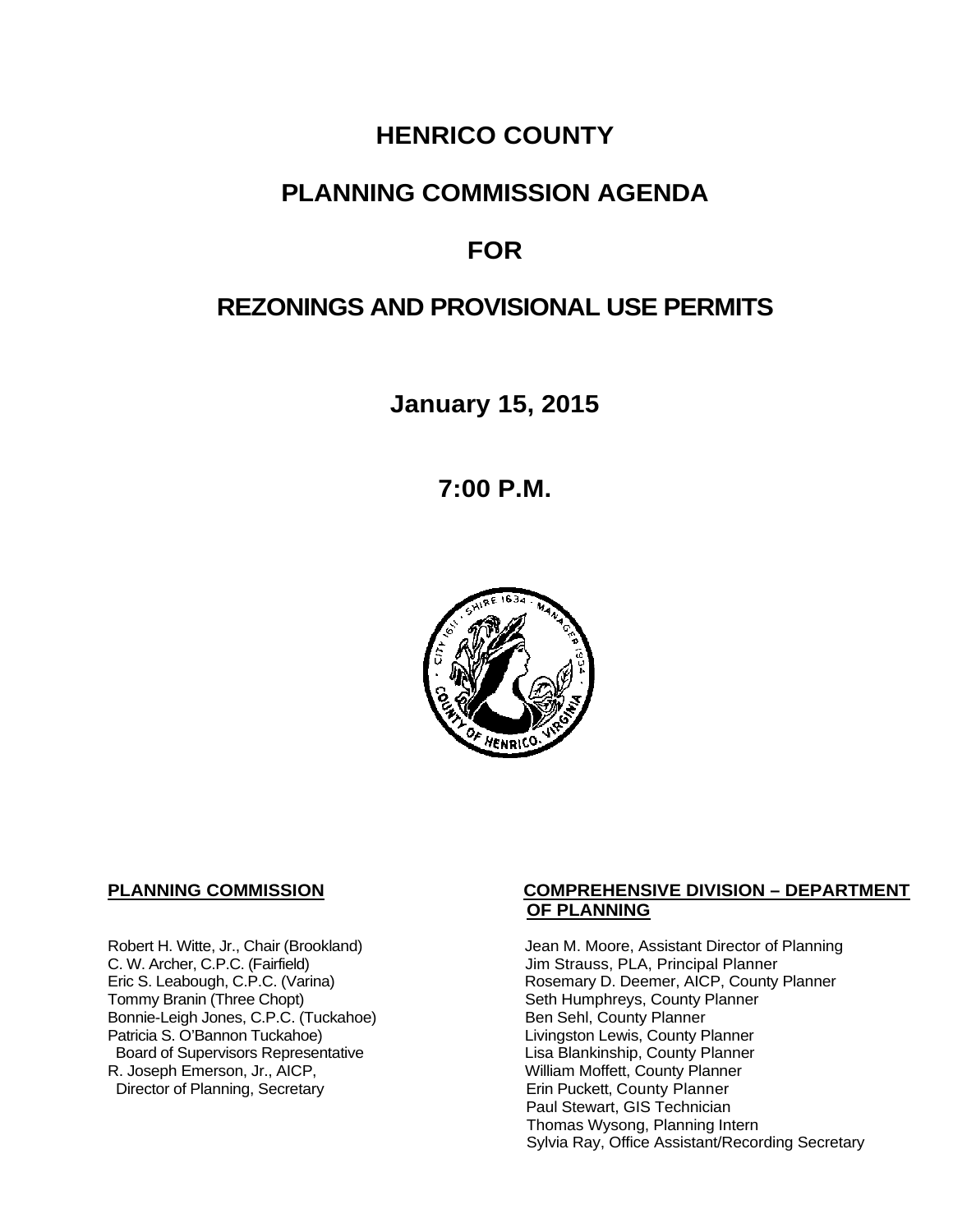### **PLANNING COMMISSION REZONING MEETING FINAL AGENDA JANUARY 15, 2015**

**BEGINNING AT 7:00 P.M.**

**WELCOME:**

**PLEDGE OF ALLEGIANCE:**

**RECOGNITION OF NEWS MEDIA:**

**CALL TO ORDER:**

**REQUESTS FOR WITHDRAWALS AND DEFERRALS: (1); (3)**

**REQUESTS FOR EXPEDITED ITEMS: (0)**

**ELECTION OF CHAIRMAN:** 

**ELECTION OF VICE-CHAIRMAN:** 

**CASES TO BE HEARD: (3)**

#### **TUCKAHOE:**

**REZ2014-00049 Michael C. Hanky for Hanky, LLC:** Request to conditionally rezone from A-1 Agricultural District to B-2C Business District (Conditional) Parcel 750- 755-0814 containing 3.65 acres located on the northeast line of Three Chopt Road approximately 420' north of its intersection with Gaskins Road. The applicant proposes a self-service storage facility and those uses first permitted in the O-1 District. The uses will be controlled by proffered conditions and zoning ordinance regulations. The 2026 Comprehensive Plan recommends Office. **Staff – Rosemary Deemer Recommended for Approval**

**PUP2014-00018 Michael C. Hanky for Hanky, LLC:** Request for a Provisional Use Permit under Sections 24-58.2(b), 24-120 and 24-122.1 of Chapter 24 of the County Code in order to allow a self-service storage facility on part of Parcel 750-755-0814 located on the northeast line of Three Chopt Road approximately 420' north of its intersection with Gaskins Road. The existing zoning is A-1 Agricultural District. The 2026 Comprehensive Plan recommends Office. **Staff – Rosemary Deemer Recommended for Approval**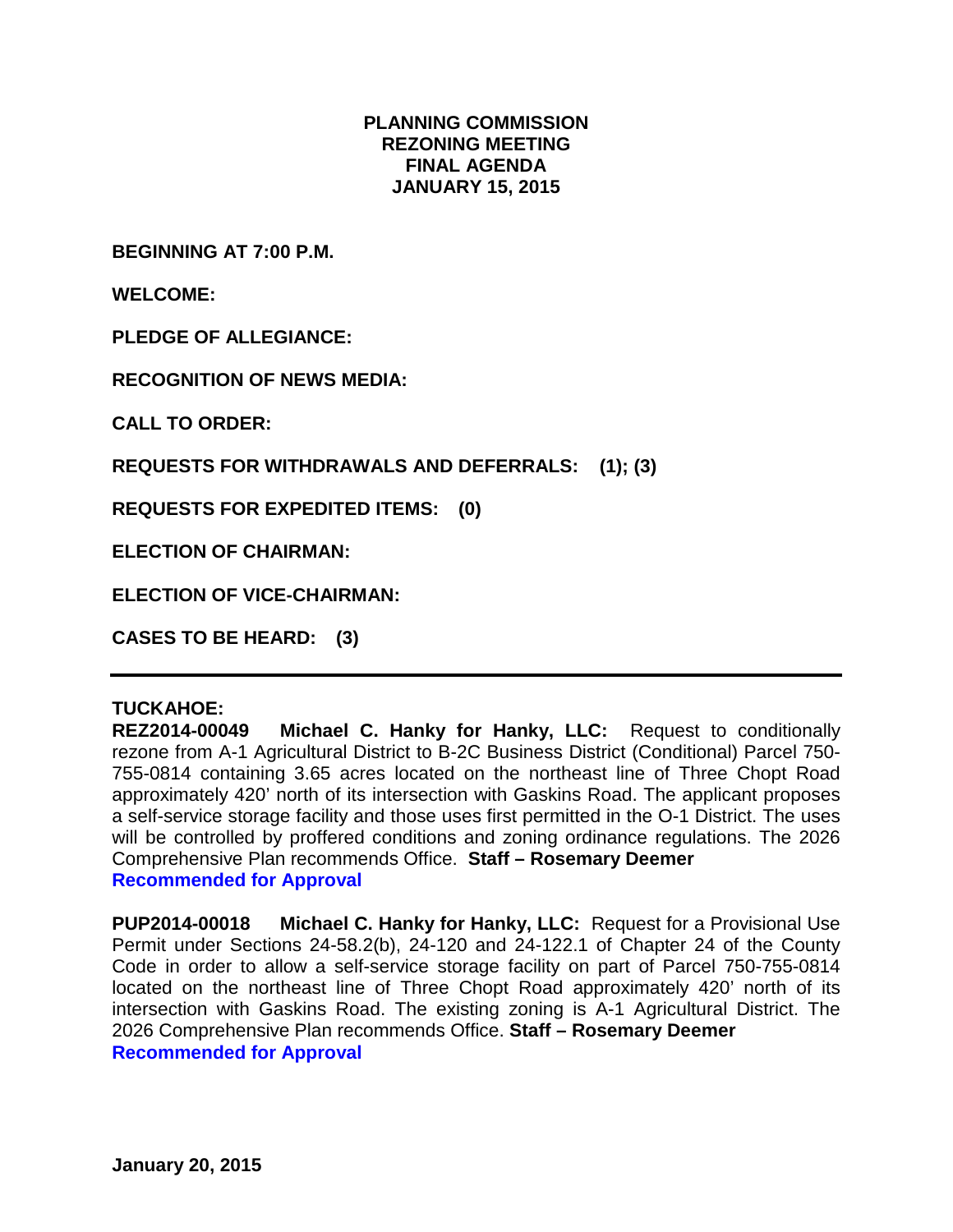#### **BROOKLAND:**

#### *(Deferred from the October 9, 2014 Meeting)*

**PUP2014-00001 Malachi M. Mills for Bobby Marchetti:** Request for a Provisional Use Permit under Sections 24-58.2(d), 24-120 and 24-122.1 of Chapter 24 of the County Code in order to allow outdoor dining for a proposed restaurant on part of Parcel 768-757-2032 located 95' east of the east line of Hungary Spring Road approximately 1,025' south of its intersection with Staples Mill Road (U.S. Route 33). The existing zoning is B-2C Business District (Conditional). The 2026 Comprehensive Plan recommends Commercial Concentration and Office. **Staff – Lisa Blankinship (Deferral Requested to the June 11, 2015 Meeting)**.

**Deferred to the June 11, 2015 Meeting**

#### *(Deferred from the December 11, 2014 Meeting)*

**REZ2014-00021 James W. Theobald for Riverview Green Investors, LLC:** Request to amend proffered conditions accepted with Rezoning cases C-2C-09 and C-18C-08 on Parcel 775-771-7259 located in the northwest quadrant of Greenwood and Bent Pine Roads. The applicant proposes to amend proffers related to age restriction, the conceptual plan, amenities, emergency access, parking, recreational vehicles, tree save area, entrance feature, condominiums, architectural exhibits, land for park and recreation, number of units, and hours of construction. The existing zoning is R-5AC General Residence District (Conditional) and R-6C General Residence District (Conditional). The 2026 Comprehensive Plan recommends Suburban Residential 2, density should not exceed 3.4 units per acre. **Staff – Ben Sehl (Withdrawn by Applicant)**.

**Withdrawn by Applicant**

#### **VARINA:**

**REZ2014-00045 Russell Jones:** Request to amend proffered conditions accepted with Rezoning Case C-31C-08 on part of Parcel 832-714-1636 located on the south line of E. Williamsburg Road (U.S. Route 60) between the termini of Saw Set Lane and Whiteside Road. The applicant proposes to amend proffers related to building materials, minimum size, fire suppression, and windows. The existing zoning is RTHC Residential Townhouse District (Conditional). The 2026 Comprehensive Plan recommends Urban Residential, density should range from 3.4 to 6.8 units per acre. The site is located in the Airport Safety Overlay District. **Staff – Livingston Lewis (Deferral Requested to the February 12, 2015 Meeting).**

**Deferred to the February 12, 2015 Meeting**

**FAIRFIELD:** 

None.

#### **THREE CHOPT:**

**REZ2014-00051 Gloria L. Freye for Gayton Properties, LLC:** Request to conditionally rezone from A-1 Agricultural District to R-2AC One-Family Residence District (Conditional) and R-6C General Residence District (Conditional) Parcels 732-760-0494 and 731-760-7868 containing 10.05 acres (4.75 acres R-2AC and 5.30 acres R-6C)